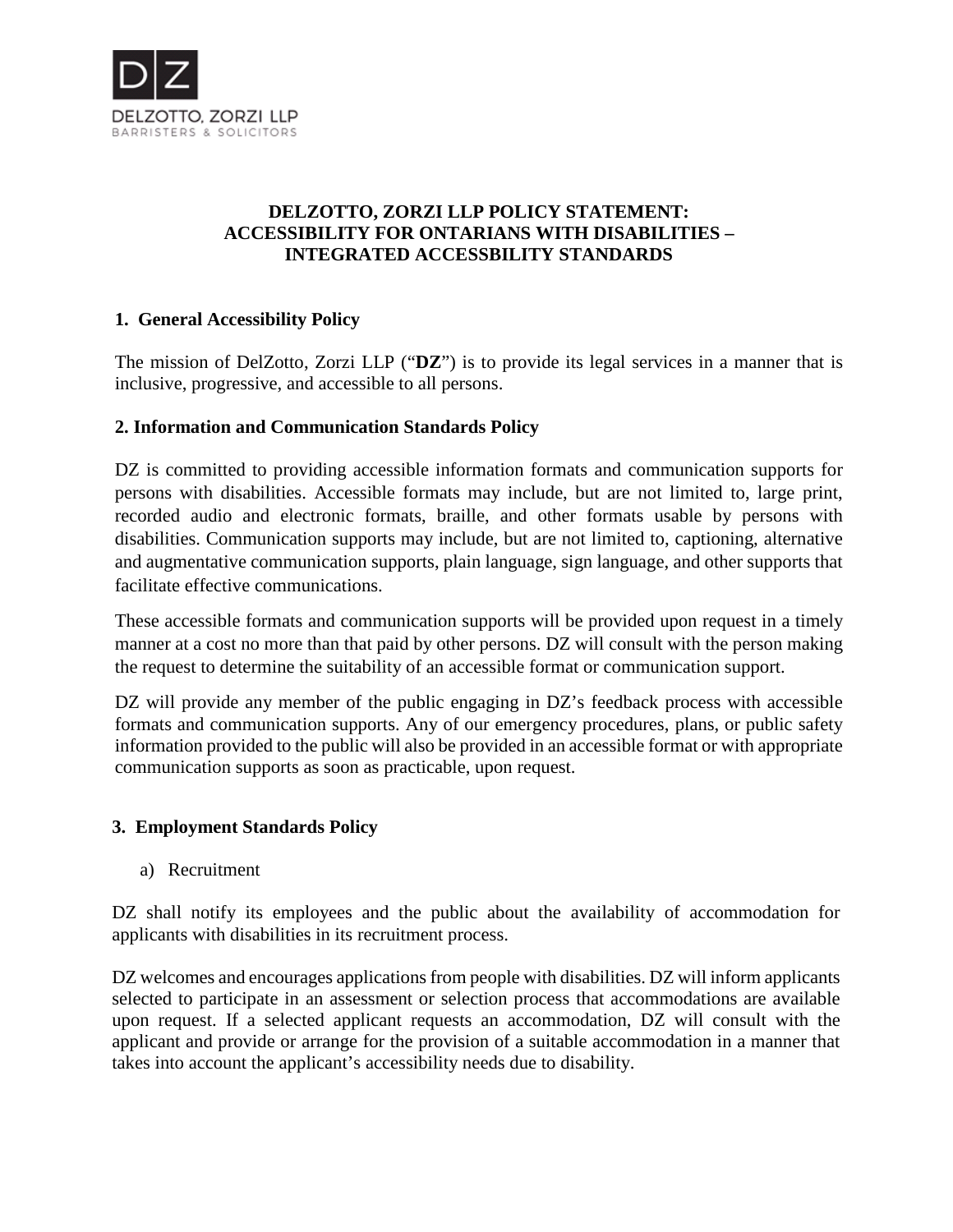When making offers of employment, DZ will notify the successful applicant of its policies for accommodating employees with disabilities.

b) Informing Employees of Supports

DZ shall notify its employees as soon as practicable after they begin their new employment of our policies supporting DZ's employees with disabilities including, but not limited to, policies on the provision of job accommodations that take into account an employee's accessibility needs due to disability. DZ will provide updated information to its employees whenever there is a change to existing policies on the provision of job accommodations that take into account an employee's accessibility needs due to disability.

c) Accessible Formats and Communication Supports for Employees

DZ will consult with any employee with a disability regarding the provision of accessible formats and communication supports to facilitate the employee's access to information needed for their job or information generally available to other employees, upon request.

d) Workplace Emergency Response Information

DZ shall provide individualized workplace emergency response information to employees who have a disability and who require this information. If the employee with a disability will require assistance in situations of workplace emergency, DZ will seek the employee's consent as soon as practicable and provide this emergency response information to someone at the firm designated to assist the employee. DZ will work to ensure this emergency response information is kept up to date.

# **4. Customer Service Standards Policy**

DZ is committed to excellence in serving all clients including persons with disabilities and we will carry out our functions and responsibilities in a manner which is consistent with our obligations under the *Accessibility for Ontarians with Disabilities Act, 2005* (the "**AODA**").

As a provider of services, DZ is committed to upholding the following four core principles:

- 1. Dignity;
- 2. Independence;
- 3. Integration; and
- 4. Equal Opportunity.

In fulfilling our mission, DZ strives at all times to provide its services in a way that respects the dignity and independence of persons with disabilities. We are also committed to giving people with disabilities the same opportunity to access and benefit from the same services, in the same place and in a similar way as other clients.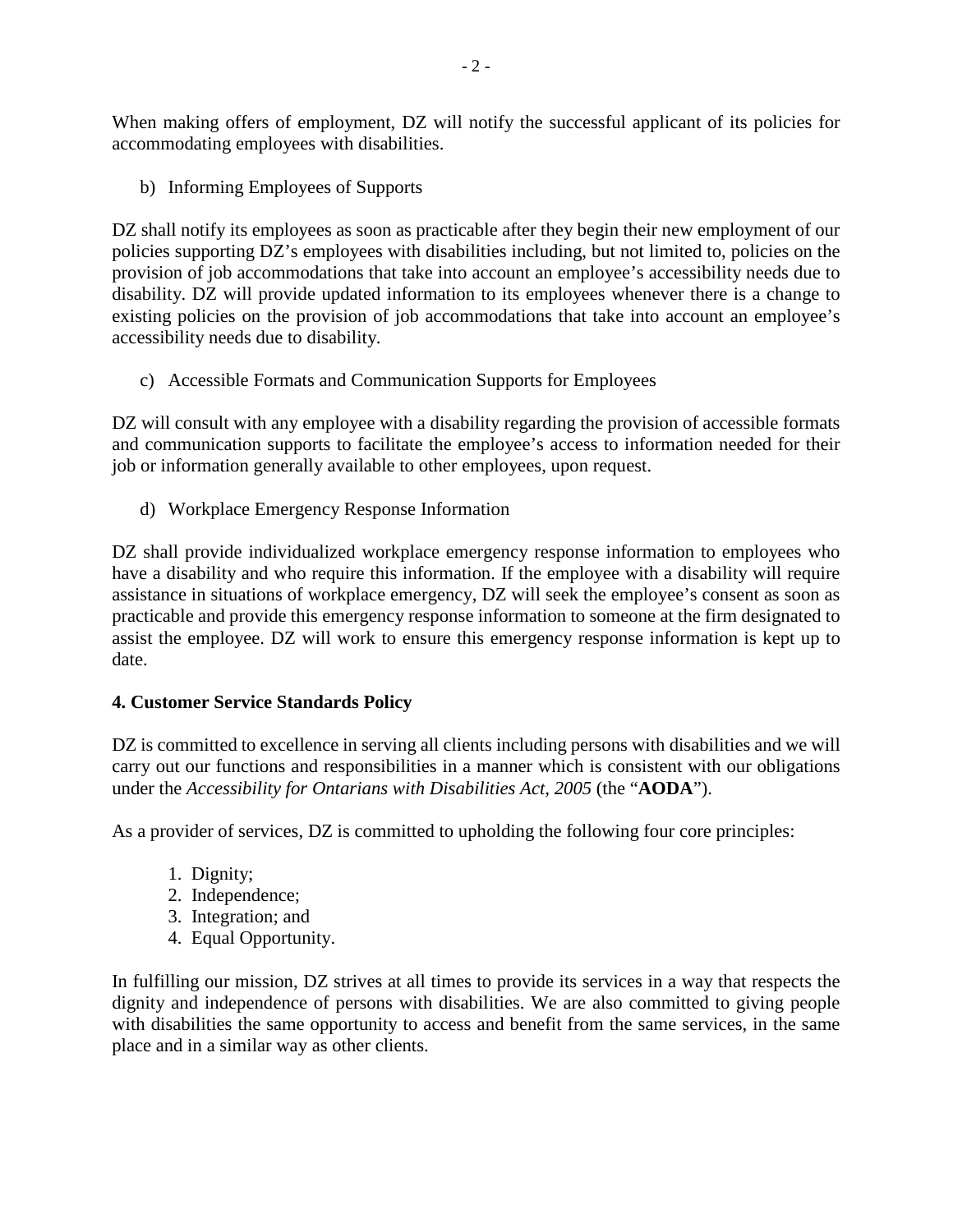#### a) Communication

DZ will communicate with persons with disabilities in ways that take into account their disability. We will train all staff on how to interact and communicate with people with various types of disabilities.

#### b) Assistive Devices

We are committed to serving people with disabilities who use assistive devices to obtain, use or benefit from our services. We will ensure that our staff are trained and familiar with various assistive devices that may be used by customers with disabilities while accessing our services.

c) Use of Service Animals and Support Persons

We are committed to welcoming persons with disabilities who are accompanied by a service animal on all parts of our premises. We will also ensure that all staff, volunteers and others dealing with the public are properly trained in how to interact with persons with disabilities who are accompanied by a service animal.

We are also committed to welcoming persons with disabilities who are accompanied by a support person. Any person with a disability who is accompanied by a support person will be allowed to enter DZ's premises with his or her support person. At no time will a person with a disability who is accompanied by a support person be prevented from having access to his or her support person while on our premises.

d) Notice of Temporary Disruption

DZ will provide clients with notice in the event of a planned or unexpected disruption in the facilities which are usually used by persons with disabilities. This notice will include information about the reason for the disruption, its anticipated duration, and a description of alternative facilities or services, if available.

The notice will be placed in the lobby and/or on the firm's website.

# **5. Customer Service Standards and Accessibility Training for Staff**

DZ is committed to maintaining high customer service and accessibility standards in the workplace and throughout the provision of our services.

DZ's customer service and accessibility standards training will educate DZ employees and persons who provide services on behalf of DZ regarding:

- The purposes of the AODA and the requirements of the customer service standard;
- The requirements of the accessibility standards referred to in the Integrated Accessibility Standards Regulation, Ont. Reg. 191/11 and the Ontario *Human Rights Code* as it pertains to persons with disabilities;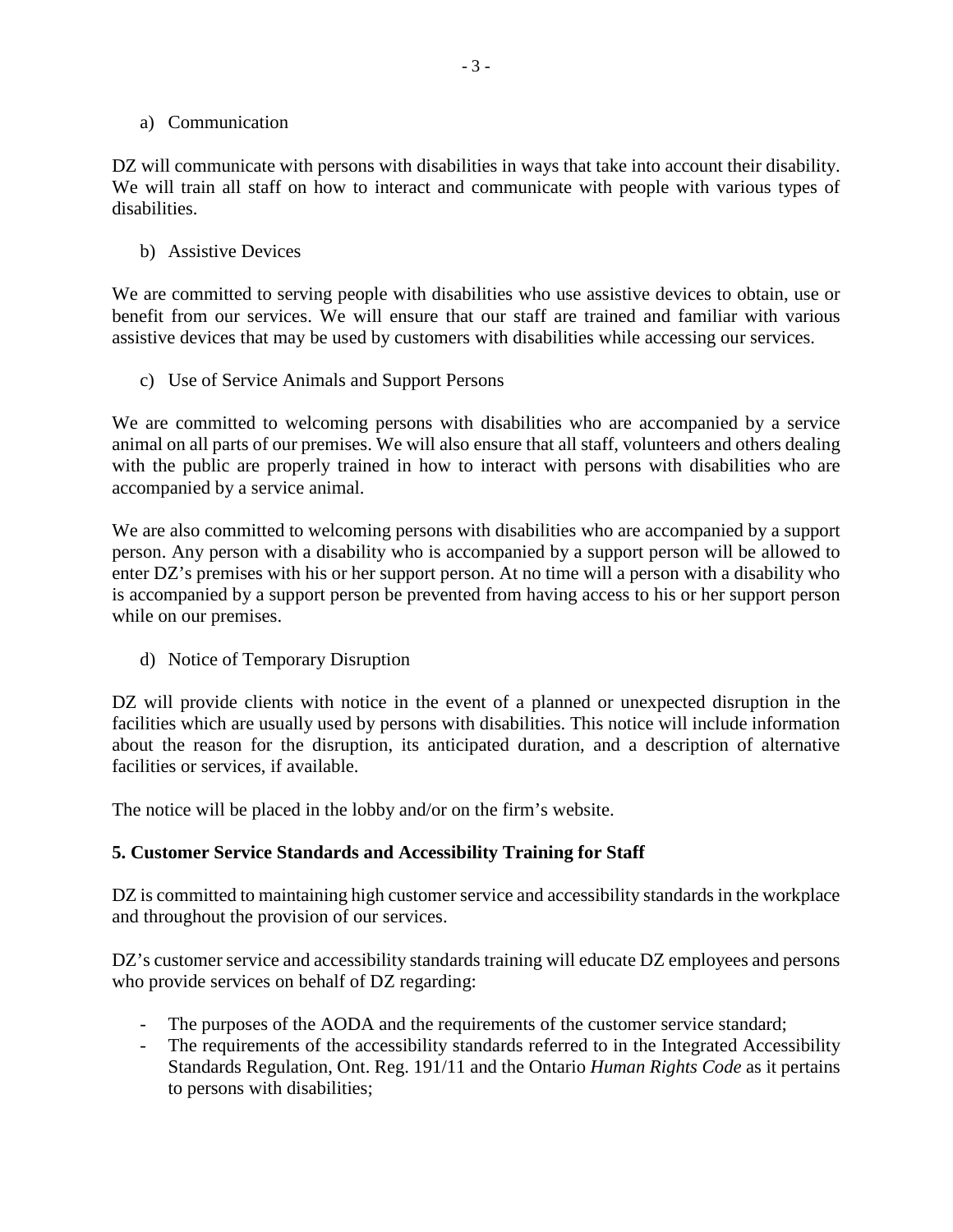- How to interact and communicate with persons with various types of disability;
- How to interact with persons with disabilities who use an assistive device or require the assistance of a service animal or a support person; and
- What to do if a person with a particular type of disability is having difficulty accessing DZ's services or facilities.

All new employees shall receive customer service and accessibility standards training as soon as practicable after the new employee commences his or her duties. Employees will also be trained on an ongoing basis when changes are made to these policies.

# **6. Feedback Process Policy**

DZ's ultimate goal is to meet and surpass client expectations while serving clients with disabilities. Comments from clients regarding DZ's provision of services to persons with disabilities and the accessibility of the feedback process to persons with disabilities are welcome and appreciated.

Feedback regarding the way DZ provides services to people with disabilities can be made by email, telephone, in person or in writing. All feedback should be directed to Stella Vilardo at:

DelZotto, Zorzi LLP 4180 Dufferin St, Suite D Toronto, ON M3H 5S8 Tel: 416.665.5555, ext. 5205 Fax: 416.665.9653 svilardo@dzlaw.com

Clients can expect to hear a response to any such feedback within ten (10) business days. DZ is committed to investigating and considering any constructive feedback provided by clients and will take such action as is necessary to ensure that DZ continues its commitment to provide excellent service to persons with disabilities.

# **7. Provision of this Policy and other AODA documentation**

DZ will provide copies of this document and other AODA documentation to any person who requests copies of same. If the person requesting copies of this Policy or other AODA documentation has a disability, the format in which the documentation is given to that person will take into account his or her disability.

#### **8. Modifications to this or other policies**

DZ iss committed to developing accessibility standards that respect and promote the dignity and independence of persons with disabilities. Therefore, no changes will be made to this policy before considering the impact on people with disabilities.